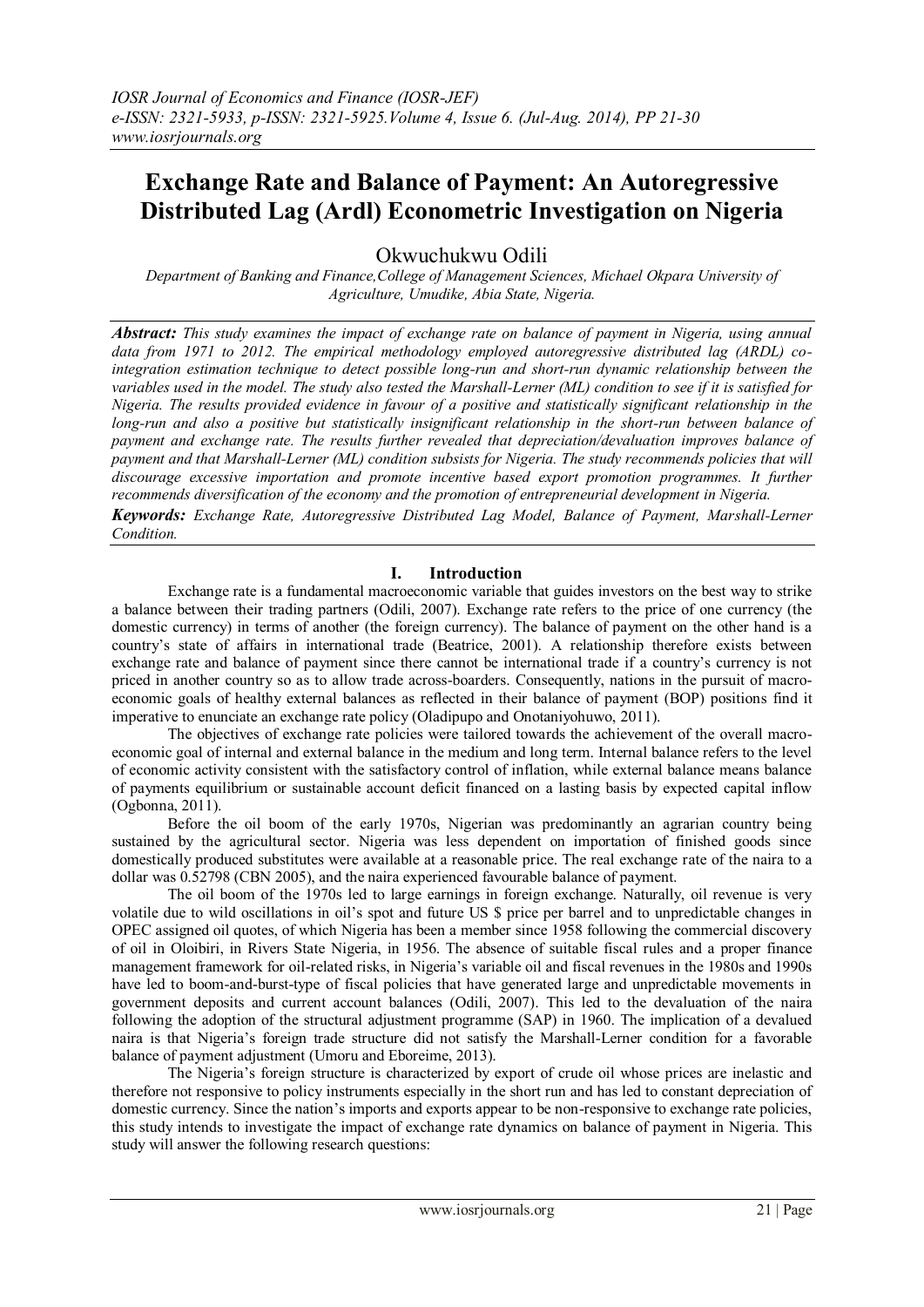- 1) How has exchange rate impacted the balance of payment position in Nigeria?
- 2) Is the Marshall-Lerner condition observable in Nigeria? For the purposes of logical sequence, this research work is organized as follows. First introduction, followed by theories of exchange rate behavior, the next section is the review of related empirical literature, followed by exchange rate regimes, research methodology, results and discussions and then conclusion.

#### **II. Literature Review**

#### **2.1 Theories on Exchange Rate Behaviour**

Views on how the rate of national currencies, are determined, are varied. Over the years economists have attempted to explain what determines the rate at which one currency exchange for another. These views have culminated into different approaches, theories or models with which we can try to identify or isolate any functional or causal relationship between the exchange rate and some other macroeconomic variables. There have been basically, two different theories or approaches to exchange rate behaviour – the elasticity and monetary approaches or theories.

#### **2.1.1 Elasticity Approach**

Elasticity explanations of the behavior of exchange rates stress on trade flows as the basic determinants of exchange rates. The theory links the demand for foreign exchange to the demand for foreign goods and services. Under the model, the balance of payments, especially the current account balance, is used as a measure of the forces of demand and supply of foreign exchange. For example a surplus in a country"s balance of payments indicates that the supply of foreign currency exceeded the demand for it. In the absence of any other transactions in the balance of payments, this balance will tend to put pressure on the price of foreign currencies against the domestic currency and cause their values to depreciate vis-à-vis the local one. The main trust of this approach is the substitution effects in consumption and production induced by relative price change resulting from exchange rate devaluation.

Another aspect of elasticity approach to balance of payment – exchange rate relationship is the Marshall-Lerner (ML) condition (Marshall, 1923, Lerner, 1944). The theory states that when a country devalues its currency, the domestic prices of its import are raised and the foreign prices of its exports are reduced. Thus, devaluation helps to improve BOP deficits of a country by increasing its exports and reducing its imports. But the extent to which it will succeed depends on the country"s price elasticities of domestic demand for imports and foreign demand for exports. The main substance of Marshall –Lerner condition is that when the sum of price elasticities of demand for exports and imports in absolute terms is greater than unity, devaluation will improve the country's balance of payments' i.e., n<sup>x</sup> <sup>+</sup>nm >1------------------------------------------------ (1)

where:  $n_x$  is the demand elasticity of exports and  $n_m$  is the demand elasticity for imports. On the other hand, if the sum of price elasticities of demand for exports and imports, in absolute terms is less than unity,

| $n_{v} + b_{m} < 1$ |                                                                                           | (2) |
|---------------------|-------------------------------------------------------------------------------------------|-----|
|                     | Devaluation will worsen (increase the deficit) on the balance of payment.                 |     |
|                     | If the sum of these elasticity in absolute terms is equal to unity                        |     |
| $n_{x} + n_{m} = 1$ |                                                                                           | (3) |
|                     | Devaluation has no effect on the balance of nayment situation which will remain unchanged |     |

Devaluation has no effect on the balance of payment situation which will remain unchanged.

A variant of the elasticity approach is the purchasing power parity (PPP) hypothesis. This is one of the leading hypotheses about the forces that determine exchange rate. It states that "the rate of exchange between two currencies depends on their relative purchasing power in the countries, in which they circulate, making allowance for cost of transaction and the effects of import duties or purchase taxes." There are two versions of the PPP hypothesis – the absolute and the relative versions (Caves and Jones, 1977).

The absolute version follows directly from the "Law of one price". This law proposes that perfectly competitive market causes a particular good to sell everywhere at the same price. However, many market imperfections exist and these could make the absolute purchasing power parity to be unrealistic. But it mighty still holds in its relative version.

The relative version of PPP relates changes over time in an equilibrium exchange rate to changes in a country"s relative price levels. In other words, the relative version of the hypothesis in practice, presupposes a comparison of relative inflation rates among countries (Olukole, 1992). Olukole further explained that for a country, as a whole, the PPP involves the comparism of aggregate inflation rates or aggregate changes in prices. To determine exchange rate at this aggregate level, the PPP postulates that if the inflation rate in a given country accelerates relative to other countries, the country"s currency would tend to depreciate relative to the other countries. This means that a relatively high internal price level will tend to bring about a deprecation of the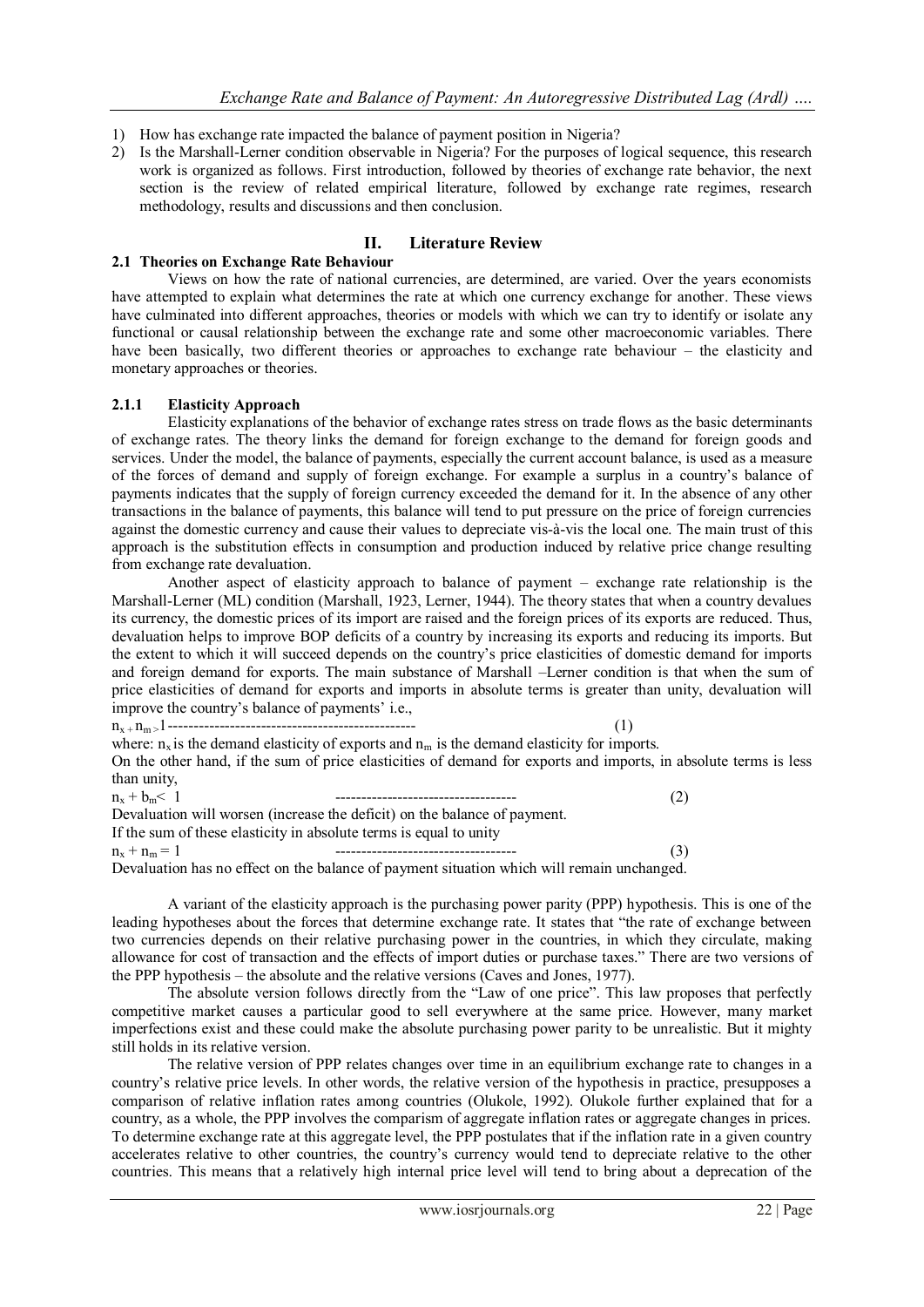currency on the foreign exchange market, just as a fall in price internally would tend to cause it to appreciate (Ndiomu, 1993).

# **2.1.2 The Monetary Theory**

The monetary theory of exchange rate determination is one of the most recent. It is indeed a very popular model that has generated a lively debate in International Economics and Finance. The theory is last in the well-known tradition of the monetarists or the monetarist school, which regards money as the major, prime move in an economy. Thus the monetary approach, as it is sometimes called, directs attention to the money stock as a primary determinant of the level of exchange rates. Its major thrust is the assertion that exchange rate fluctuations are largely explicable in terms of variations in the relative supplies of national currencies. Within the context of this view point, the monetary approach suggest that the money supply could be used to forecast movement of exchange rates, and that there exists an observable causal relationship between exchange rates and changes in money supply.

Levacic and Rebmann(1982) pointed out that by the monetarists model, changes in economic variables affect the exchange rate through their impact on the demand for and supply of money balances. The theory thus stresses the view that the supply of and demand for money are strong forces in determining a country"s external position. An increase in the demand for a country"s money will lead to surpluses in the balance of payments while an increase in the supply of money, all things being equal, will give rise to deficits.

The monetary approach concerns itself with the deficit on monetary account, which in principle, consists of the items that affect the domestic monetary base (Ardalan, 2003). The approach emphasizes the monetary aspects of the balance of payments and looks beyond merchandise trade and incorporates the important role of financial assets (Melvin, 1992). The main thesis of the monetary approach to exchange rates is that a country"s exchange rate dynamics is essentially a monetary phenomenon, and that any observed disequilibrium in the balance of payments can be eliminated through an adroit manipulation of monetary variables especially domestic credit, under controlled exchange rate, absence of sterilization by the monetary authorities, and stable demand for money function (Akpansung, 2013). It treats the supply of money as endogenous by assuming a feedback from the balance of payments through changes in international reserves to changes in the money, monetary liabilities of the central bank. Under this approach, money market disequilibrium is seen as a crucial factor provoking balance of payments disequilibrium. Imbalances in the balance of payments will restore equality between the demand for and supply of money in the absence of official intervention. This implies, however, that external disequilibrium is transitory and will self-equilibrate in the long-run (Johnson, 1976; Duasa 2005, Ve"gh, 2011).

## **2.2 Review of Related Empirical Literature**

A number of studies have been carried out on the relationship between exchange rate and balance of payment. In spite of the many empirical studies, on the subject, the impact of exchange rate on balance of payment remains ambiguous.

Ho (2004), examined the import demand function of Macao by testing two popular models: (a) aggregate and (ii) disaggregate. The Johansen – Juselius co-integration tests were employed to find out if the relevant economic variables are co-integrate in the long-run. It was observed that co-integration relationship exist in both scenarios (constant and trend; and constant) of the disaggregated model. The result revealed that the disaggregated model is more appropriate to explain the import demand of Macao.

Yoon (2009), shows that the real exchange rate demonstrated different patterns of behavior depending on the exchange rate regime in place. The study provided evidence that real exchange rate series behave as stationary processes during the fixed exchange rate regime. The study acknowledged the fact that more stationary episodes were found during the gold standard and the Bretton-Woods periods than during the flexible exchange rate periods.

Chen (2003), explained that an increase in price rigidity in the event of the uncertainty caused by exchange rate volatility (i.e. firms becomes unwilling to change their prices due to the possibility of later reversion to exchange rate). Apart from this, volatility would account for much of inability of purchasing power parity (PPP) in cross – country analyses and decrease the speed of mean adjustment towards PPP. The study concluded that there is a positive significant coefficient for exchange rate volatility i.e. the higher the exchange rate volatility the sticker the prices were.

Dutta and Ahmed (2006), using co-integration and error correction model approaches investigated the behavior of Indian aggregated import demand during the period 1971-1995. The results obtained indicated that import volume is co-integrated with relative import price and real GDP. The output of the import demand in India is largely explained by real GDP and generally less sensitive to import price changes.

Rose (1990), examined the empirical relationship between the real effective exchange rate and aggregate real trade balance for major OECD countries in the post-Bretton Woods era. Using a variety of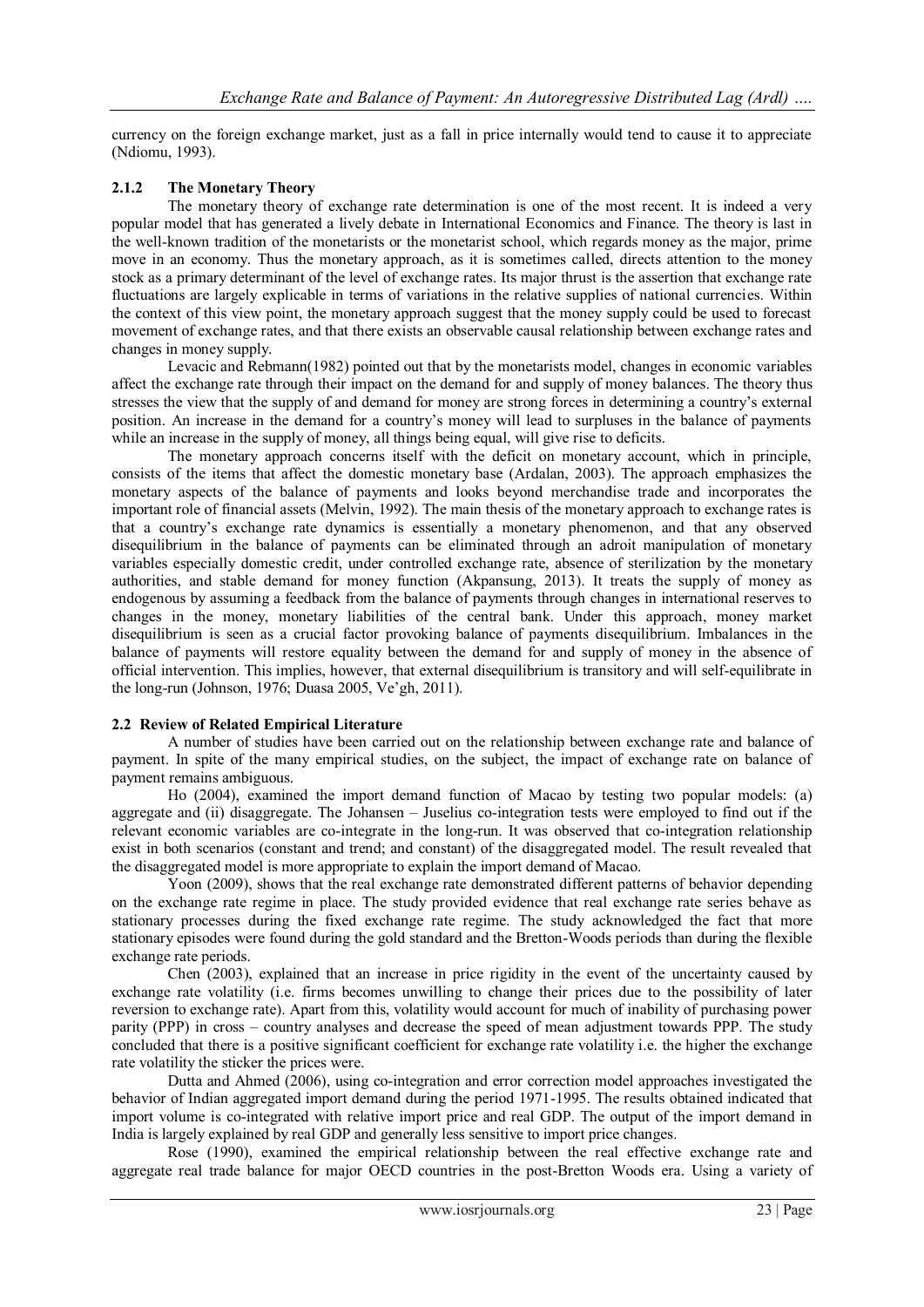parametric and non-parametric techniques, the results suggest that there is little evidence that the exchange rate significantly affect the trade balance.

Oladipupo and Onotaniyohuwo (2011), investigated the impact of exchange rate on the Nigerian external sector (the balance of payments position) using the ordinary least square (OLS) method for data covering the period between 1970 and 2008. The result revealed that exchange rate has a significant impact on the balance of payment position.

Imoisi (2012), examined the trends in Nigerian"s Balance of payments position from 1970-2010 using an econometric analysis. The study carried out a multiple regression analysis using the ordinary least square method for both linear and log linear form. The results showed that the independent variables appeared with the correct sign and thus, conform to economic theory, but the relationship between Balance of payments and inflation rate was not significant. However, the relationship between Balance of payments, Exchange rate and interest rate were significant.

Salasevicius and Vaicious (2003), used the VECM to test for Marshall-Lerner condition in the exchange rate-trade balance relationship in the Baltic States. The study found that Lithuania met the Marshall-Lerner condition, but Estonia did not, while the result of Latria was ambiguous.

Ogbonna (2011), examined the empirical relationship between the real exchange rate and aggregate trade balance in Nigeria. The study tested Marshall-Lerner conditions to see if it is satisfied for Nigeria. The result showed no co-integration for the trade balance model. The results further revealed that depreciation/devaluation improves balance of payment and Marshall-Lerner (ML) condition holds for Nigeria.

Rasaq (2013), analysed the impact of exchange rate volatility on macroeconomic variables, using correlation matrix, ordinary least square (OLS) and Granger causality test, the findings of the study showed that exchange rate volatility has a positive influence on Gross Domestic Product, Foreign Direct Investment and Trade Openness, but with negative influence on the inflationary rate in the country.

Umoru and Odjegba (2013),analysed the relationship between exchange rate misalignment and balance of payments (BOP) mal-adjustment in Nigeria over the sample period of 1973 to 2012 using the vector error correction econometric modeling technique and Granger Causality Tests. The study revealed that exchange rate misalignment exhibited a positive impact on the Nigeria"s balance of payments position. The Granger pair-wise causality test result indicated a unidirectional causality running from exchange rate misalignment to balance of payments adjustment in Nigeria at the 1 percent level. The inconsistency in the research results of the various studies reviewed therefore motivated this study.

## **2.3 Overview Of exchange Rate Regimes in Nigeria**

In Nigeria, foreign exchange management policies have traversed the extremes of fixed and flexible regimes with a view to achieve the following major objectives.

Preserve the value of the domestic currency, the naira, maintain a favourable external reserves position; and ensure price stability. The immediate post-independence era witnessed a regime of fixed exchange rate in Nigeria. Up till 1967, the naira was at parity with the British pound until when the latter was devalued by Britain. From 1967 to 1974, naira was fixed to the US dollar, and thereafter the naira was fixed using import weighted baskets of currencies of Nigeria's seven trading countries (US dollar, British pound, German Mark, French Franc). However, all the various exchange rate policies could not lead to the realization of the stated objectives. As a result, a flexible exchange rate policy was adopted in 1986, following the introduction of the structural Adjustment Programme (SAP).

Following the failure of previous macroeconomic policies to turn round the economy, Nigeria adopted SAP in September 1986. The major element of which was the pursuant of a realistic exchange rate. With the introduction of SAP, the second-tier Foreign Exchange Market (SFEM) was established. SFEM was expected to produce a market determined exchange rate that would remove the over-valuation of the naira which persisted in the pre-SAP era. Since 1986, various exchange rate policies, ranging from dual exchange to unified exchange rate system in 1987 were adopted.

In 1994, regulation of the 'Forex' market was re-introduced with rate fixed at N22.00 per US dollar. However, because of inherent abuses and bureaucratic bottlenecks associated with regulation, the Autonomous Foreign exchange Market (AFEM) was introduced following the promulgation of Foreign exchange (Monitoring and Miscellaneous Provisions) Decree 17 of 1995 and the abolition of Exchange Control Act of 1962. Under AFEM, CBN was to intervene in the market at short notice.

The failure of AFEM led to the introduction of inter-bank Forex Market (IFEM), a pre-cursor to the Dutch Auction System (DAS) in October 25, 1999. IFEM was aimed at, among other things, deepening interbank Forex market as well as having a stable naira exchange rate. The IFEM therefore was intended to diversify the supply of foreign exchange in the economy by encouraging the funding of the inter–bank operations from privately-earned foreign exchange rate. Development in IFEM namely, persistent high demand for Forex, continued depreciation of the naira with the premium between official rate and those in parallel market widening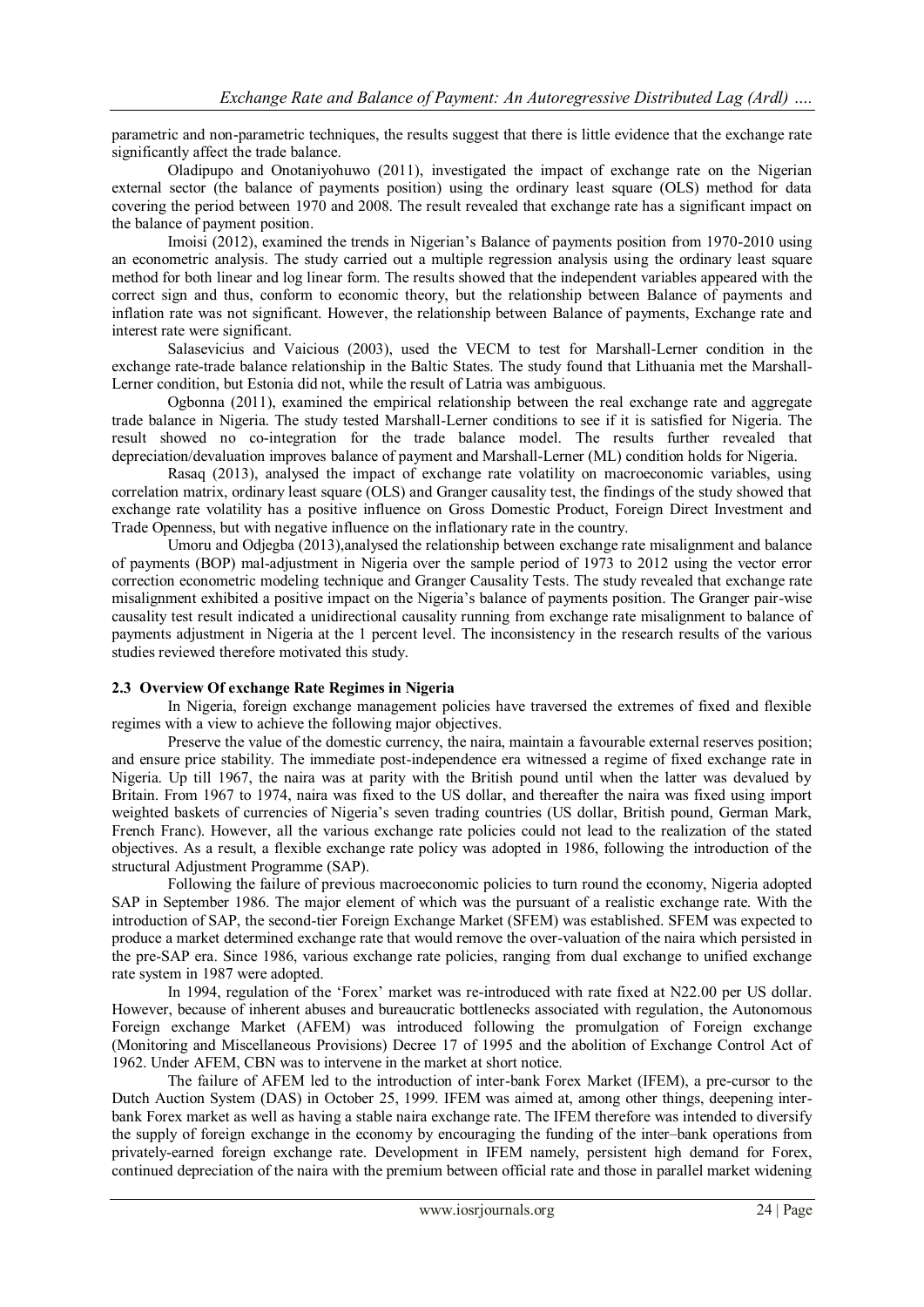from N7.0470 per US dollar in 1999 to N16.3808 per US dollar in 2002, and continued depletion of reserves position led to its abandonment and the re-introduction of DAS in July 22, 2002.

DAS, as a means of exchange rate management was not new in Nigeria as it was practiced in 1987 and 1990-91. It was re-introduced to address the failure of IFEM. Specifically, it was aimed at achieving the following objectives:

- 1) Determination of exchange rate of the naira.
- 2) Conserve external reserve position;
- 3) Reduce the premium between official rate and that of the parallel market and;
- 4) Ensure stability of the naira exchange rate.

The DAS was conceived as a two-way auction system in which both the CBN and authorized dealers would participate in the foreign exchange market to buy and sell foreign exchange. The CBN is expected to determine the amount of foreign exchange it is willing to sell at the price buyers are willing to buy. The 'marginal rate', which by definition is the rate that clears the market, represents the "ruling" rate at the auction.

In order to further liberalize the market, narrow the arbitrage premium between the official inter-bank market and bureau de change segments of the markets and achieve convergence, the CBN introduced the wholesale Dutch Auction system (WDAS) on February 20, 2006. This was meant to consolidate the gains of the retail Dutch Auction System as well as deepen the foreign exchange market in order to evolve a realistic exchange of the naira. Under this arrangement the authorized dealers were permitted to deal in foreign exchange on their own accounts for onward sale to their customers.

# **III. Methodology and Data**

This study focused on Balance of payment (BOP) as the dependent variable and exchange rate as the independent or explanatory variable. In order to test if Marshall – Lerner condition holds for Nigeria, total import and total export were included as explanatory variables. Based on the theoretical background, this study will estimate the following functional relationship:

 $BOP = f(EXR, XM, IM)$  ---------------- (4) Where:

BOP is Balance of payment, EXR is exchange rate, XM is total export, IM is total import.

The balance of payment model in this study draws from the same logic as the Marshall-Lerner condition, but differs only on the expression of the balance. While Marshall-Lerner expressed balance of payment as net export  $(X - M)$ , this study followed the methodology used by Boyd (2001) and salasevicius and vaicius, (2003) to take their ratio (X/M) since according to salasevicius and vaicius (2003), trade built in this way in a logarithmic model gives the Marshall-Lerner condition in an exact form rather than approximation.

The Linear approximation of the functional form of the model expressed in natural logarithm is of the form. **BOP** =  $\alpha_0 + \alpha_1 \ln \text{EXR} + \alpha_2 \ln X_m + \alpha_3 \ln \text{Im} + \mu_t$  --------------------- (5)

where, In is the natural logarithm, BOP is the balance of payment, EXR is the real exchange rate,  $X_m$  is total export, Im, is total import,  $\mu$  is the stochastic error term,  $\alpha_0$  is the constant term and  $\alpha_{1}$   $\alpha_3$  represents the coefficients of the explanatory variables.

The coefficient of InEXR gives the Marshall-Lerner condition of  $n_x + n_m$  1.

The decision rule here is that if the value of the coefficient of InEXR is positive, it implies high import/export demand elasticity, meaning that ML condition subsists and that depreciation of exchange rate improves balance of trade in Nigeria. But, if the value of the coefficient of InEXR is found to be negative, it indicates that the ML condition does not hold and thus depreciation of the domestic currency worsens the balance of trade in Nigeria.

For the empirical analysis, the study used annual data collected from the Central Bank of Nigeria (CBN) statistical bulletin. The data covered the period 1971 to 2012. All data used in the analysis were in the log form. Unit root test was carried out to make sure none of the variables was integrated of the order two or higher, as that will violate the use of the ARDL.

A prior expectation based on economic theory is that as exchange rate (EXR) depreciates/devaluation (increases) Balance of payment position will improve since net export balance is increased while import balance is decreased.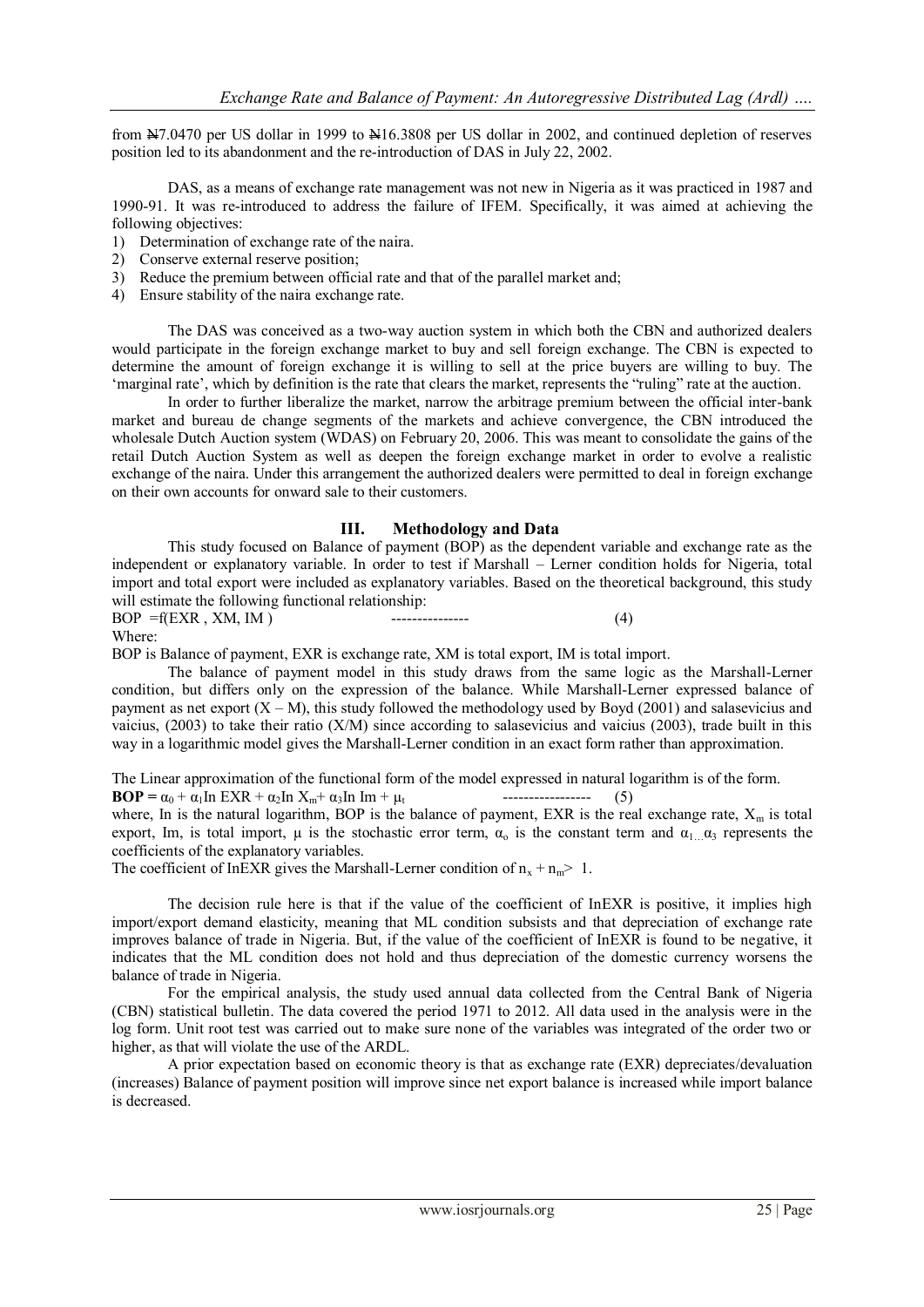# **3.1 Model Estimation Technique**

The model estimation technique chosen for the study is the autoregressive distributed lag (ARDL) bound testing approach to co-integration. The study first of all looked at the` time series properties of the data used in the analysis since the ARDL stipulates that none of the variables should be more than I(1). This study therefore estimates the following regression equation.

$$
\Delta In BOP = \alpha_{o} + \sum_{k=1}^{p_{1}} \alpha_{1} \Delta In BOP_{t-1} + \sum_{k=1}^{p_{2}} \alpha_{2} \Delta In EXR_{t-1} + \sum_{k=1}^{p_{3}} \alpha_{3} \Delta In XM_{t-1} + \sum_{k=1}^{p_{4}} \alpha_{4} \Delta In Im_{t-1} + \lambda ECM_{t-1} + \beta_{1} In BOP_{t-1} + \beta_{2} In EXR_{t-1} + \beta_{3} In XM_{t-1} + \beta_{4} In IM_{t-1} + \mu_{t}^{---}(6)
$$

Where  $\Delta$ InBOP is the log difference of the balance of payment,  $\Delta$ In EXR is the log difference of the exchange rate,  $\Delta \ln X$ M is the log difference of total export, and  $\Delta \ln M$  is the log difference of total import.  $\alpha_1$ ,  $\alpha_2$ ,  $\alpha_3$ ,  $\alpha_4$  represents the short-run coefficient and  $\beta_1$ ,  $\beta_2$ ,  $\beta_3$ ,  $\beta_4$ , represents the long-run coefficient of balance of payment, exchange rate, export and import respectively.  $ECM_{t-1}$  represents the error correction term lagged for one period, while  $\lambda$  is the coefficient for measuring speed of adjustment. It measures how fast errors generated in one period are corrected in the following period and  $\mu_t$  is the stochastic error term.

# **IV. Results and Discussion**

# **Unit Roots**

The long-run relationship between balance of payment and exchange rate, export and import crucially depends on the co-integration and stationarity properties of the series. This study employed two unit root tests: (1) ADF test, (2) the stationarity test suggested by Kwiatkowski et al., (1992). The augmented Dickey Fuller (ADF), tests the null of unit root, whereas, KPSS, tests the null of stationarity. The results are shown in table 1.

| <b>Table 1: Unit Roots and Stationarity Tests results</b> |        |                      |             |              |  |
|-----------------------------------------------------------|--------|----------------------|-------------|--------------|--|
| Variable                                                  | ADF    |                      | <b>KPSS</b> |              |  |
|                                                           | Levels | 1 <sup>st</sup> Diff | Levels      | $1st$ Diff.  |  |
| <b>BOP</b>                                                | 0.6245 | $0.0134**$           | 203.16      | $2.0481**$   |  |
| <b>EXR</b>                                                | 0.4156 | $0.0353$ **          | 2341.33     | $135.425*$   |  |
| XM                                                        | 0.5124 | $0.0201$ **          | 206.338     | $2.11429$ ** |  |
| IΜ                                                        | 0.9242 | $0.000$ ***          | 100.01      | $1.006$ ***  |  |

Note: \*, \*\*, \*\*\* denotes, significance at 10, 5, and 1 percent level of significance respectively.

Source: Researcher's compilation from E-views 8.0 WIN processed.

The test results revealed that all variables are I(1) and that they fulfill the conditions under which ARDL can be used (Table 1). None of the variables is I(2) hence ARDL can be used to analyse data for this study.

The study adopts autoregressive distributed lag (ARDL)approach to co-integration developed by Pesaran and Shin (1995) because it can be applied regardless of the stationarity properties of the variables in the model and allows for inferences on both long run and short run-estimations simultaneously, which is not possible under other alternative co-integration procedures (see Engle and Granger (1987), Johansen and Juselius (1990),. In other words, this strategy may be applied irrespective of whether the series are  $I(0)$  or  $I(1)$ .

# **Co-integration**

Trade 2 depicts the results of the co-integration status of the model employed in this study using the ARDL Bound test.

| Table 2: Co-integration Testing using ARDL Bound Test. |                    |             |             |                            |       |
|--------------------------------------------------------|--------------------|-------------|-------------|----------------------------|-------|
| Equation                                               | <b>F-statistic</b> | Lower bound | Upper bound | Remark                     |       |
|                                                        |                    | 1(0)        | 1(1)        |                            |       |
| <b>BOP</b>                                             | 2.8490             | 347         | 4.57        | Conclusively<br>integrated | $co-$ |

Source: E-views 8.0 WIN result and Table CI. V – Critical Value Bounds for the F-Statistic. **Note:** The asymptotic critical value bound for the balance of payment model was obtained from Table  $(1(v))$ : Unrestricted intercept and unrestricted trend (Pesaran et al., 2001). For  $K = 4$ . In the balance of payment model, lower bound  $I(0) = 3.47$  and upper bound  $I(1) = 4.57$  at 5% percent significance level. The lag structure was selected based on the Schwarz information criterion.

The results showed that there were long-run relationships in the model. The balance of payment model exhibited long-run relationship when the vectors of variables (exchange rate, export and import) were normalized on balance of payment. The long-run relationship of variables is presented in Table 3.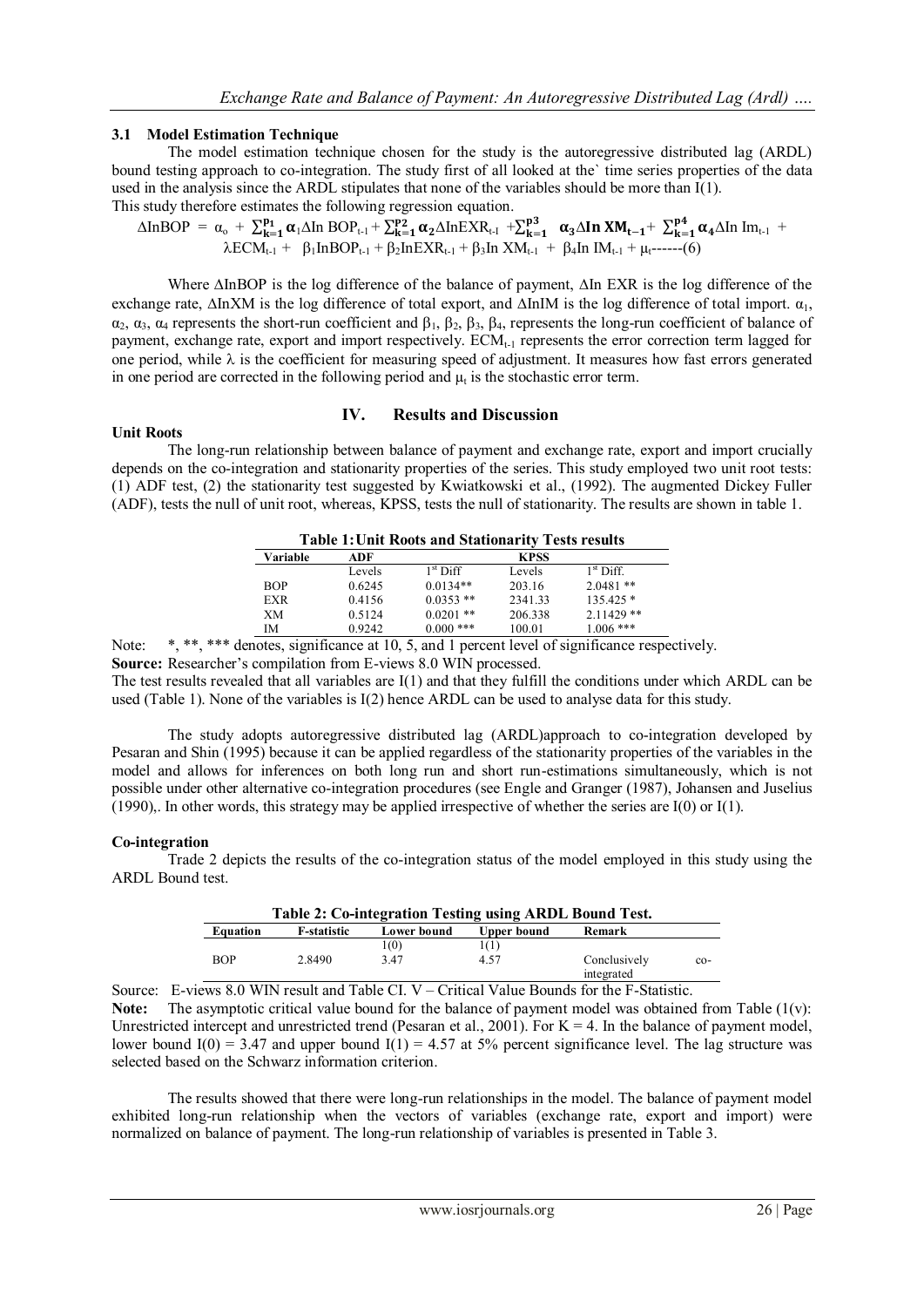| Table 3: Estimated Long-Run Coefficient ARDL Model |             |                   |              |         |  |
|----------------------------------------------------|-------------|-------------------|--------------|---------|--|
| <b>Variables</b>                                   | Coefficient | <b>Std. Error</b> | t-Statistics | P-value |  |
| c.                                                 | 0.05465     | 0.03921           | 1.39378      | 0.1102  |  |
| $LN BOP-1$                                         | 0.15755     | 0.06338           | 2.58581      | 0.0184  |  |
| $LN EXR - 1$                                       | 0.83641     | 0.18340           | 4.56058      | 0.0196  |  |
| $LN$ XM $-1$                                       | $-0.67677$  | 0.17190           | $-3.93682$   | 0.0813  |  |
| $LNIM - 1$                                         | $-0.54201$  | 0.19027           | $-2.84864$   | 0.0282  |  |

**Source:** Research Estimation results from E-views 8.0 WIN Processed.

Estimated Long-Run coefficients using the ARDL Approach; ARDL(1) selected based on Schwarz information criterion; Dependent variable is LNBOP-1, 40 observations used for estimation from 1971 to 2012.

The long-run test statistics revealed that the exchange rate (LN EXR-1) has a long-run effect on Balance of payment. The coefficient of exchange rate variable 0.83641 is positive as expected and statistically significant at 5 percent level. It suggests that in the long-run, a decrease (appreciation) of 10 percent in exchange rate will lead to an increase (improvement) in balance of payment by 8.36 percent in Nigeria. The result also suggests that the Marshall-Lerner (ML) condition holds for Nigeria. This result is consistent with the findings of salasevicuis and Vaicious (2003) for Lithuania and Ogbonna (2011) for Nigeria. The coefficient of export variable was negatively signed as expected but statistically insignificant at 5 percent level of significance. This suggests that export products in Nigeria are basically dominated by oil exports whose demand and supply elasticity is inelastic. The implication here is that, though the volume of export may have increased it does not respond to the market forces of demand and supply.

The coefficient of import was negative and statistically significant. This is in contrast to a priori expectations. The implication of this is that import demand is inelastic to relative prices. This appears to be a reflection of low substitutability between domestically produced goods and imported ones.

#### **Error correction Model (ECM)**

The error correction model (ECM) provides a framework for establishing links between the short-run and long-run approaches to econometric modeling. The result of the balance of payment error correction model is presented in Table 4.

| 1 apie 4:           | Estimated Error Correction Results for the ARDL Model |            |             |         |  |
|---------------------|-------------------------------------------------------|------------|-------------|---------|--|
| Regressor           | Coefficient                                           | Std. Error | T-Statistic | P-value |  |
| C                   | 0.02438                                               | 0.01651    | 1.47668     | 0.1326  |  |
| $D(BOP(-1))$        | 0.06473                                               | 0.16355    | 0.39578     | 0.6265  |  |
| $D(EXR(-1))$        | 1.62461                                               | 1.34833    | 1.20491     | 0.1618  |  |
| $D(XM(-1))$         | $-0.233254$                                           | 0.91347    | $-0.25457$  | 0.6100  |  |
| $D(IM(-1))$         | 0.06242                                               | 0.16959    | 0.36806     | 0.4241  |  |
| $ECM(-1)$           | $-0.32465$                                            | 0.10514    | $-3.08779$  | 0.0050  |  |
| $R^2$<br>$= 0.8251$ |                                                       |            |             |         |  |
| Adi. $R^2 = 0.6808$ |                                                       |            |             |         |  |

**Table 4: Estimated Error Correction Results for the ARDL Model**

F-Statistics  $(4, 37) = 12.6257[0.000]$  $DW = 2.08$ 

**Source:** Research estimation Result from E-views 8.0 WIN processed

Error correction representation for the selected ARDL model; ARDL (1) selected based on Schwaz information criterion (SIC); Dependent variable is D(BOP(-1)); 40 observations used for estimation from 1971 to 2012.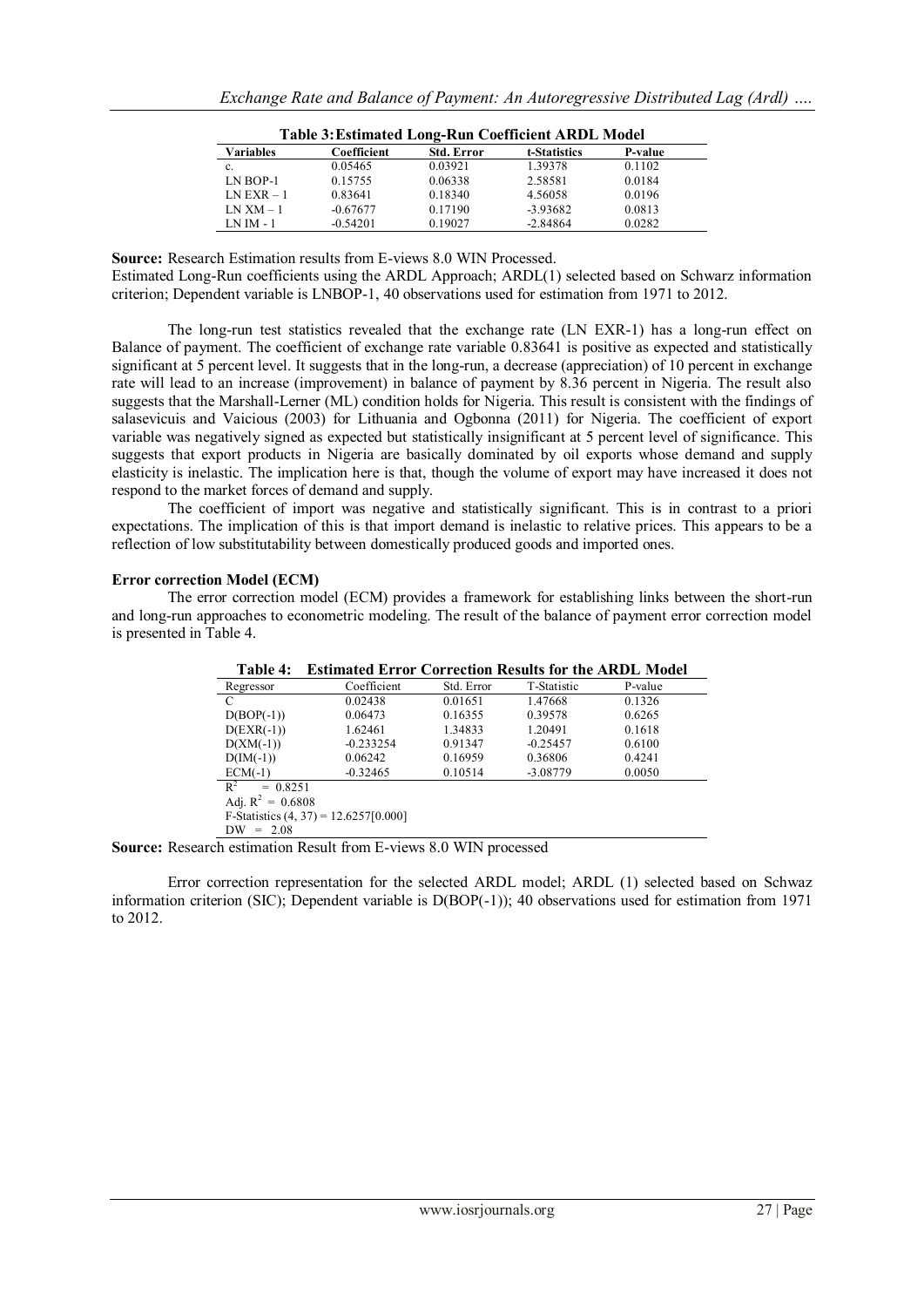



**Source: Research result 8.0 WIN Processed** 

Straight lines represent critical bounds at 5 percent significance level.





**Source:** Research Result from E-views 8.0 WIN Processed. Straight lines represent critical bounds at 5 percent significance level.

The estimation result in table 4 revealed that ECM is correctly signed with negative sign. The coefficient of the ECM of -0.32465 suggests a moderate adjustment process. About 33 percent of the disequilibrium of the previous period is adjusted back to the long-run equilibrium in the current period.

The coefficients of exchange rates, exports and imports in the error correction model of 1.62461, -0.23254, and 0.06242 respectively are correctly signed but are not statistically significant at the 5 percent level of significance. A plausible explanation to this is that Nigeria"s export is mainly crude oil while, import is finished goods that do not have competitive domestic substitutes both of which have inelastic price elasticities.

Therefore changes in exchange rate do not significantly influence them in the short run. Nigeria should therefore consider exchange rate management as a long-run fixed rather than short term on balance of payment. Overall, the findings of this study demonstrated that the exchange rate plays important role in the performance of balance of payment in Nigeria.

The high value of  $R^2$  (0.8251) for the model, shows overall goodness of fit of the model and that variation in the balance of payment can be explained with the changes in the exchange rate. Durbin Watson statistics of 2.08 indicates that there is no autocorrelation in the series. The F-statistics (12.6257 [0.000]) measuring the joint significance of all regressors in the model are statistically significant at the 5 percent level of significance.

The plot of the stability tests of the model are presented in figures 1 and 2 (CUSUM and CUSUMSQ). The cusum and cusumsq are plotted against the critical bound at the 5 percent significance level. The result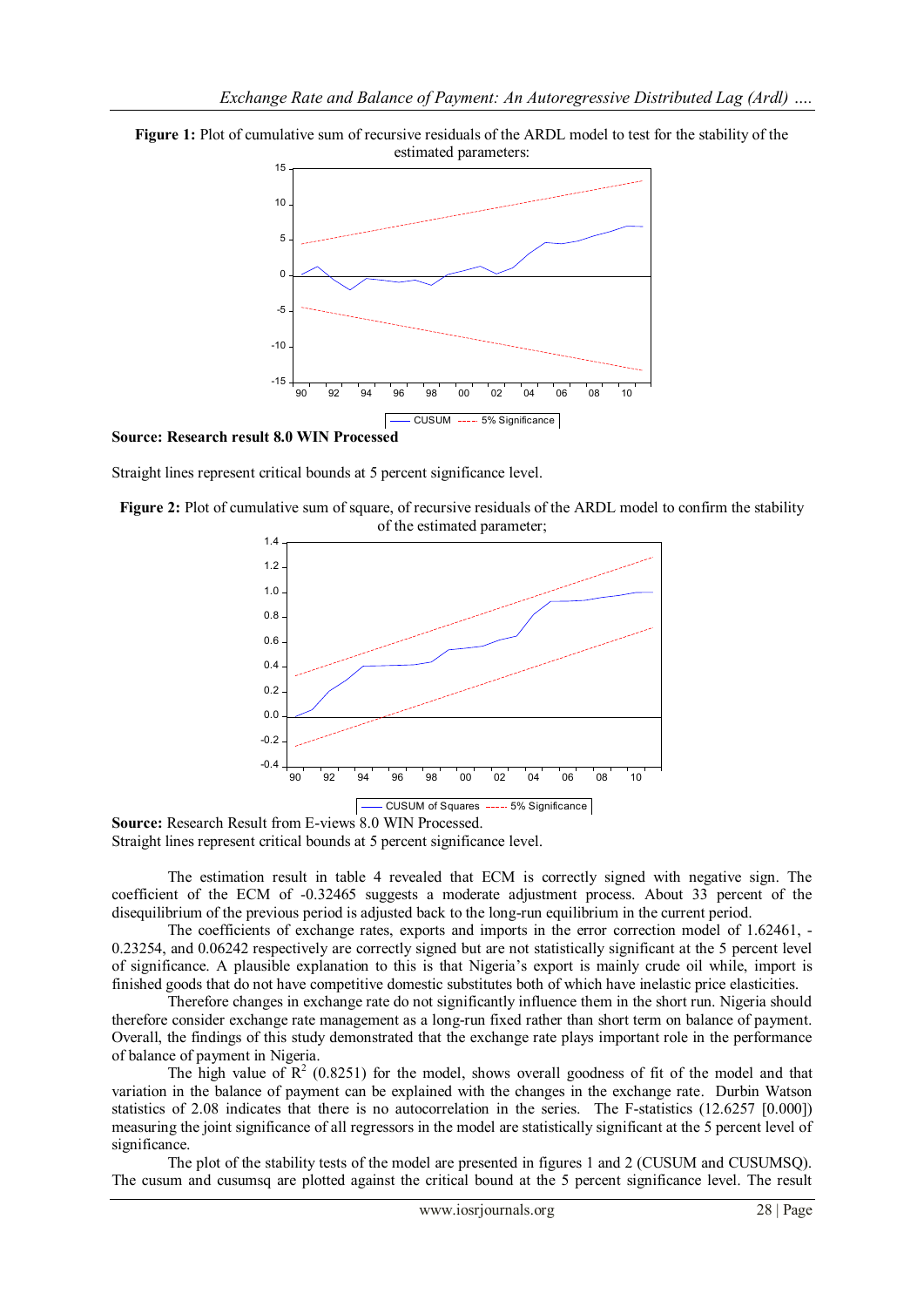showed that the model is stable since the critical bounds at 5 percent fell in between the two 5 percent lines, the implication is that the results can be used for policy prescription.

#### **V. Conclusion and Recommendations**

The study analysed the impact of exchange rate on the balance of payment position in Nigeria from 1971 to 2012. The empirical results from the ARDL bounds testing procedure revealed that a long-run relationship exists between exchange rate and balance of payment in Nigeria. The elasticity of the exchange rate coefficient in the balance of payment model was positive and statistically significant at 5 percent level, thus balance of payment position in Nigeria responded positively to exchange rate policies and Marshall-Lerner condition holds for Nigeria.

In contrast to the long-run estimation result of the model, the short-run coefficient of exchange rate variable was not statistically significant. This implied that change in exchange rate do not influence the balance of payment position in Nigeria in the short run. The dynamic error correction mechanism revealed that the speed of adjustment to the long run equilibrium position from the previous period to the current is moderate. The ECM coefficient was correctly signed with a negative sign.

The policy implication of the estimation results is simple, depreciation/devaluation improves balance of payment and that Marshall-Lerner (ML) condition subsists for the Nigeria economy, exchange rate management in Nigeria must be seen from the long-run perspective rather than short-run effect. To reduce the excessive balance of payment deficit, the need to discourage over-reliance on imported goods and the promotion of domestic export produce is very imperative. This can only be achieved if the Nigerian economy is diversified and entrepreneurial development promoted, in the presence of fiscal discipline.

#### **References**

- [1]. Akpansung, A.O. (2013), "A Review of Empirical Literature on Balance of Payment as a Monetary Phenomenon". Journal of Emerging Trends in Economics and Management Sciences (JETEMS) 4(2): 124-132.
- [2]. Ardalan, K. (2003), "The Monetary Approach to Balance of Payments. A Review of the Seminal on Long-Run Empirical; Research, Proceedings of the Academy of Economics and Economic Education, 6(2): 9-24.
- [3]. Beatrice, K.M. (2001), "Long-Run and Short-Run Determinants of the Real Exchange Rate in Zambia", Working Papers No. 40. Available at<http://www.handels.gu.se/econ/>
- [4]. Boyd, D., Caporale, G.M. and Smith, R. (2001), "Real Exchange Rate Effects on the Balance of Trade: Co-integration and the Marshall-Lerner condition: International Journal of finance and Economics, 6:187-200.
- [5]. Caves, R.E. and Jones, R.W. (1981)," World Trade and Payments": An Introduction, Canada. Litter Brown and Company Inc, pp. 112.
- [6]. Central Bank of Nigeria (2005), 'The Foreign exchange Market in Nigeria'. (Online). Available: [http://www.cenbank.org/intops/fxmarket.asp.](http://www.cenbank.org/intops/fxmarket.asp)
- [7]. Chen, S.S. (2003), Revisiting the Interest Rate-Exchange Rate Nexus: A Markov Switching Approach, International Finance 0303002, econ WPA Revised.
- [8]. Duasa, J. (2005), "The Malaysian Balance of Payments: Keynesian Approach Versus Monetary approach", up 20550. 1075841570. Pdf.
- [9]. Dutta, D. and Ahmed, M. (2006), 'An Aggregate Import Demand Function for India: A Co-integration Analysis'. School of Economics and Political Science, University of Sydney NSW 2006 Australia.
- [10]. Engel, R.F. and Granger, C.W. (1987), "co-integration and Error Correction: Representation, estimation, and testing", Econometrical Vol. 50, 987-276.
- [11]. HO, W.S. (2004), "Estimating Macao"s Import demand functions" Monetary Authority of Macao.
- [12]. Imoisi, A.I. (2012),' Trends in Nigeria's Balance of Payments: An Empirical Analysis from 1970-2010', European Journal of Business and Management, Vol. 4, No. 21; 210-217.
- [13]. Johansen, S. and Jesulius, K. (1990), "Maximum Likelihood Estimation and Inference on Co-integration: With Application to the Demand for Money". Oxford Bulletin of Economics and Statistics 52, 169-210.
- [14]. Johnson, H.G. (1976), "The Monetary Approach to Balance of Payments Theory", Journal of Finance and Quantitative Analysis, Vol. 2, No. 3, Pp. 129-143.
- [15]. Kwiatkowski, D., Phillips, P.C.B., Schmidt, P. and Shin, Y. (1992), "Testing the Null of Stationarity against the Alternative of a Unit Root", How Sure are we that Economic Time Series have a Unit Root? Journal of Economics, 54, 159-178.
- [16]. Lerner, A.P. (1944), "Economics of Control: Principles of Welfare Economics". The Macmillian Company. N.Y.
- [17]. Levacic, R., and Rebmann, A. (1982), "Macroeconomics; London, Macmillian Publishers Ltd, Pp. 89-100.
- [18]. Marshall, A. (1923), 'Money, credit and commerce', London, Macmillan.
- [19]. Melvin, M. (1992), International Monetary and Finance. Third Edition, New Work: Jarper Collins Publishers Inc.
- [20]. Ndiomu, A.M. (1993), "Applied Economics in Banking and Finance for Nigeria students, Port Harcourt; Pan Unique publishers, Pp. 77-79.
- [21]. Odili, O. (2007), "Exchange Rate Dynamics and Macroeconomic Instability in emerging Market Economics: The Nigerian experience (1980-2003). Unpublished M.Sc. (International Economics and Finance) Thesis, Rivers state university of Science and Technology, Port Harcourt, Nigeria.
- [22]. Ogbonna, B.C. (2011), 'The Impact of Exchange Rate Variation on Trade Balance: Evidence from Nigeria; 1970 2005'. JORIND, 9(2), 393-403.
- [23]. Oladipupo, A.O. and Onotaniyohuwo, F.O. (2011), "Impact of Exchange rate on Balance of Payment in Nigeria", African Research Review Vol. 5, No. 21, 73-88.
- [24]. Olukole, R.M. (1992), "Exchange Rate Developments in Nigeria", CBN Bullion, Vol. 16, No 1 Jan/March pp. 38-45.
- [25]. Pearson, M.H., Shin Y. and Smith, J.R. (2001), "Bounds Testing Approach to the Analysis of Level Relationships", Journal of Applied economics, 16: 289-326.